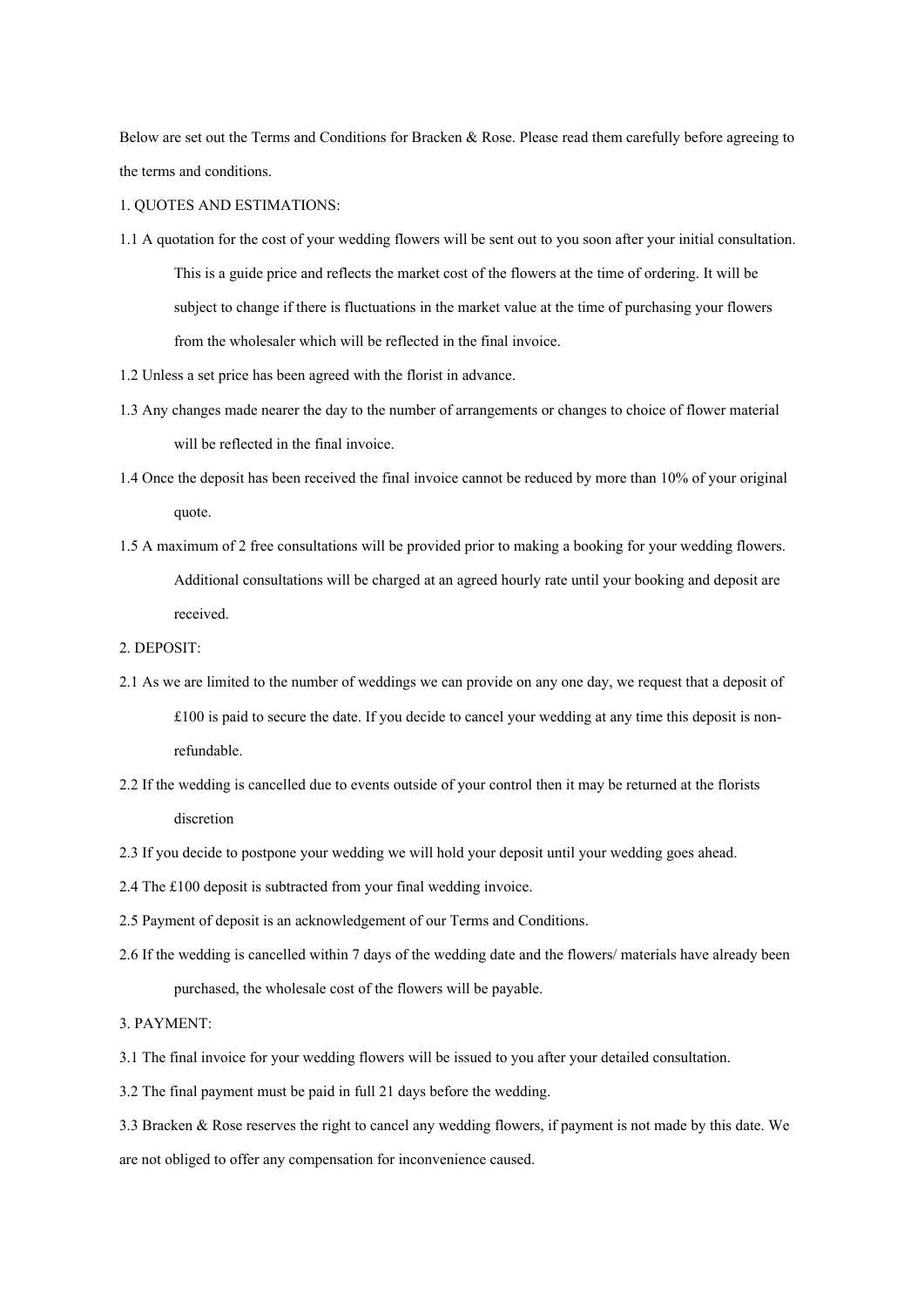3.4 Upon receipt of the final invoice for payment we will send a final copy of the order. We will ask you to check this carefully, sign and return one copy to us as confirmation that the order is correct.

## 4. CANCELATIONS AND REFUNDS:

4.1 After your deposit has been received you cannot reduce the total cost of the flower order by more than 10%, as we will be unlikely to take a booking of value so close to an event date and may have turned work away due to the original intended workload.

4.2 If through illness or for reasons beyond our control we are unable to provide your wedding flowers we will refund your deposit and any monies paid.

4.3 If this occurs within 7 days of the wedding date and the flowers have been purchased already we will employ a free-lancer to complete the work on our behalf or arrangements can be made to provide a florist of your choice with the purchased flowers if payment is provided to cover the wholesale cost of the flowers. 5. HIRED PROPS AND VASES:

5.1 If you are hiring any equipment/ props/ vases with Bracken & Rose, a pre-agreed damage deposit will be payable before the wedding.

5.2 The damage deposit will be refunded upon safe return of the said items.

5.3 All hired items are to be returned within 72 hours of the date of the wedding.

5.4 The hire charges do not include delivery and collection charges of said items unless otherwise agreed prior to hiring. Collection of hired items can be arranged as a chargeable extra.

5.5 Charges will be made where the deposit does not cover it for any glassware returned cracked, chipped or broken.

5.6 Replacement of goods is charged at the current purchase price, it is then the responsibility of the hirer to reclaim any of these costs from the venue if the venue was at fault.

6. DELIVERY AND SET UP:

6.1 Where 'set up' and 'take down' at the venue is required, this will be charged at an agreed rate per hour.

6.2 Unless otherwise agreed with the florist.

6.3 Liability insurances and risk assessments are available at your venues request.

6.4 Removal of all flowers from the venue is your responsibility unless previously arranged and included in your quote.

7. DETAILS AND AMENDMENTS:

7.1 Only the Bride and Groom/ appointed person for wedding flowers may make any amendments to the flower order.